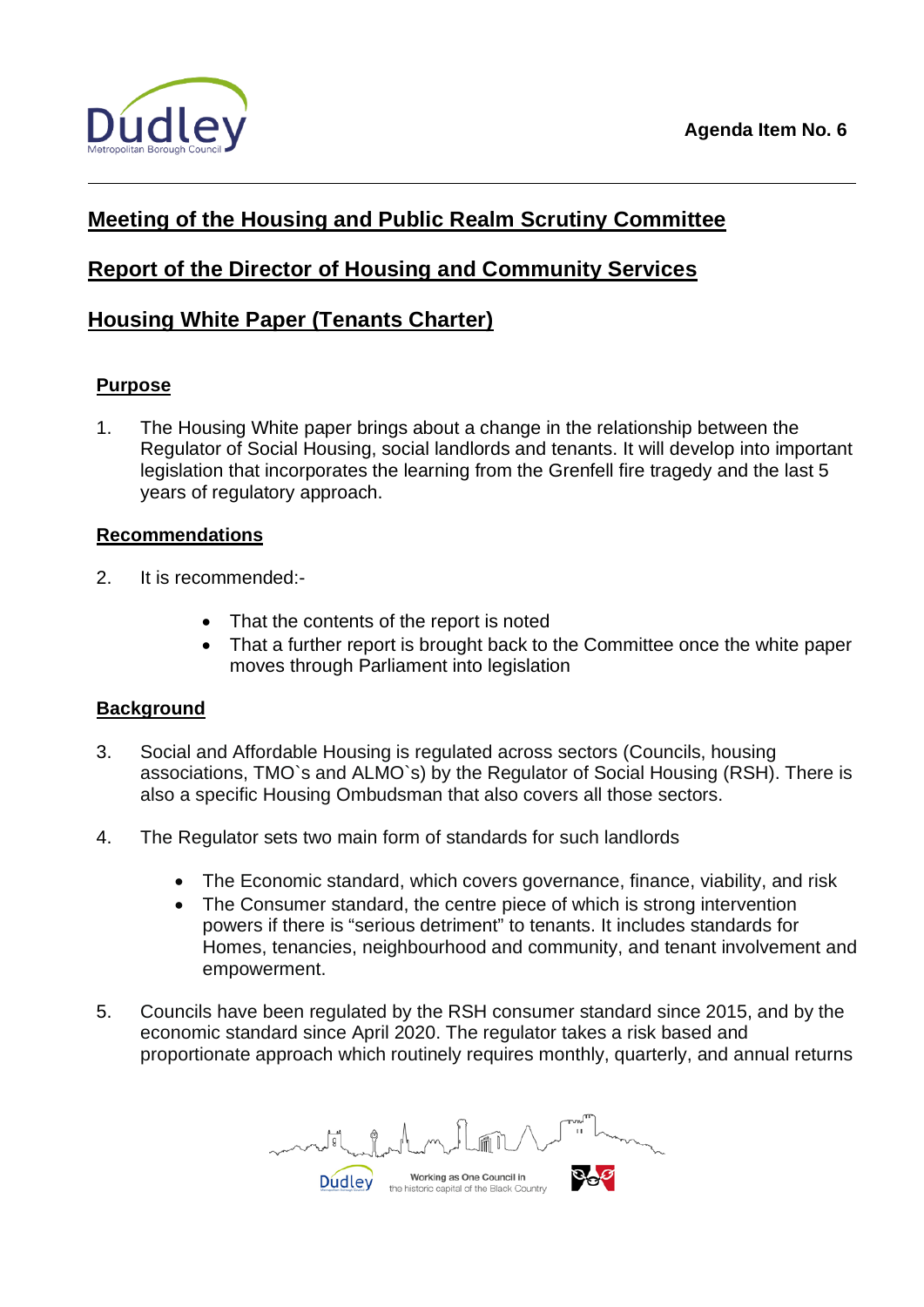from landlords. The Regulator can then determine which landlords are part of its annual In-Depth Assessments, which is an onsite and detailed review against its standards.

- 6. In November 2020, the Government launched the White Paper on social housing The Paper, which has been informed by a process of consultation and engagement with social housing residents following the fire at Grenfell Tower, sets out a range of measures with the aim of rebalancing the relationship between social landlords – both local authorities and housing associations – and tenants.
- 7. While much of the responsibility for delivering the expectations set out in the White Paper rests with social landlords, its implementation will be underpinned by a strengthened consumer regulation regime that will be carried out by the RSH. That regime will build on existing reactive consumer regulation role and standards, which all social landlords, including local authorities, are currently subject to, and includes health and safety responsibilities.
- 8. The White Paper sets out clear expectations that social tenants should be able to expect good quality homes and services, whoever their landlord is. The new remit, once implemented, will be proactive and involve regular regulatory engagement between RSH and local authorities with housing stock (including those with ALMOs and/or TMOs), as well as between the RSH and private registered providers (housing associations).
- 9. As the Government develop the new social housing consumer regulation regime, it considers that it must pass three tests for it to be successful:
	- 1. It must make a meaningful difference to tenants
	- 2. It must be deliverable by landlords, whether housing association or local authority landlords
	- 3. RSH must be able to regulate it effectively
- 10. To implement the changes, RSH will focus on the following broad areas:
	- Changes needed to the consumer standards that all social landlords will be required to meet
	- The proactive consumer regulation activity (including, for example, a programme of inspections as outlined in the White Paper) through which they will monitor and assess whether those standards are being met; and
	- agreeing a set of tenant satisfaction measures that will both inform regulation and help tenants hold their landlords to account.
- 11. By far the most important of these areas are the standards. The RSH need to have the right standards in place to get the right outcomes for tenants and allow them to act when these outcomes are not being delivered. Proactive consumer regulation and tenant satisfaction measures will be important supporting tools to help deliver those outcomes and support assurance to ensure that the standards are being met.

Working as One Council in **Dudley** the historic capital of the Black Country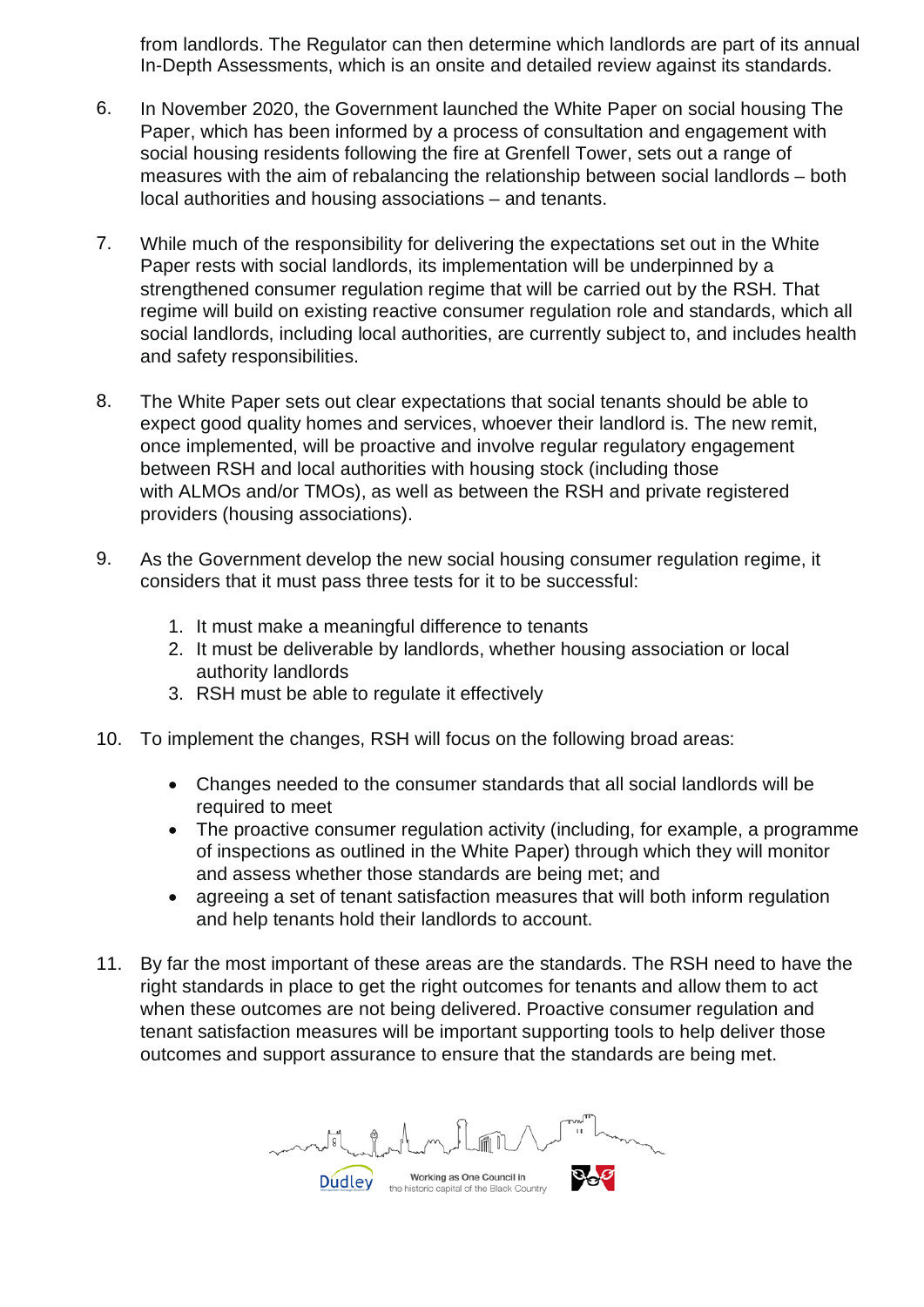- 12. It will take time to carry out all the changes that will be needed including changes to legislation. During that time the Government is consulting with stakeholders, including local authorities and tenants, to make sure that social housing consumer regulation is fit for purpose and complements the economic regulation work. In the case of local authorities, RSH economic regulation work applies in respect of rent regulation. It is collecting rents data for 2020/21 and is consulting the LGA on how it will follow up proportionately to gain assurance of compliance where there is evidence that there may be an issue.
- 13. However, changes to regulation are only part of the picture. The outcomes set out by the White Paper's charter are about the relationship between landlord and tenant, and how landlords can work with their tenants more effectively. While full implementation of the proactive consumer regulation regime will take time, all landlords can act now to start delivering those outcomes. The White Paper sets a clear direction of travel and we can consider what steps we can take now to follow it. The existing consumer and economic standards continue to apply as the White Paper goes through Parliament.

### **Finance**

14. There are no specific financial implications as the HRA and general fund budgets for 21/22 have been set with awareness of the white paper*.*

### **Law**

15 There are no specific implications at this stage, but it is clear legislation will be strengthened for landlord regulator, particularly in tenant safety.

#### **Risk Management**

16. There are no material implications. Housing and Community monitor monthly compliance with the consumer standards and compete regulatory returns. No serious detriment has been identified in the service areas.

### **Equality Impact**

- 17. An Equality Impact Assessment will be carried out as Legislation is developed. The proposed changes may have positive impacts on all out tenants. However, we will make specific assessments of
	- i. Low income households, including those with disabilities and responsibilities for childcare
	- ii. Lone parents and small families
	- iii. People with disability needs who may require extra health and safety support
	- iv. "hard to reach" community sectors to ensure they can participate

Working as One Council in **Dudley** the historic capital of the Black Country